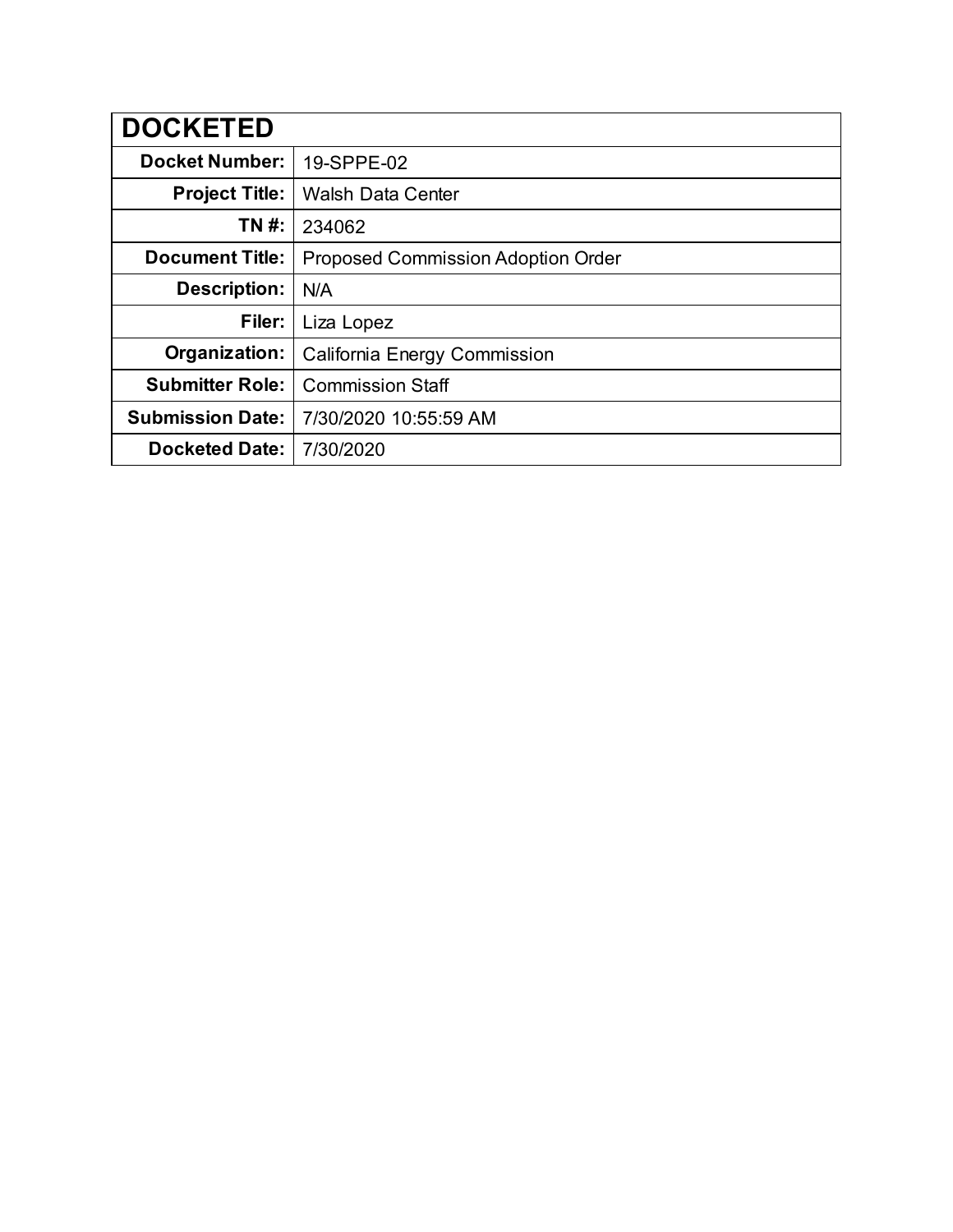

**State of California State Energy Resources Conservation and Development Commission 1516 Ninth Street, Sacramento, CA 95814 1-800-822-6228 – www.energy.ca.gov**

**APPLICATION FOR SMALL POWER PLANT EXEMPTION FOR THE:**

 **Docket No. 19-SPPE-02**

### *WALSH BACKUP GENERATING FACILITY*

# **[PROPOSED] COMMISSION ADOPTION ORDER**

By this **ORDER**, the California Energy Commission (CEC) hereby adopts as its own Commission Decision the Committee Proposed Decision dated July 28, 2020<sup>1</sup> [and Errata, dated August XX, 2020]. 2

The Commission Decision addresses the Application for a Small Power Plant Exemption submitted by 651 Walsh Partners, LLC (Applicant) for the Walsh Backup Generating Facility, which includes 32 3.0-megawatt and one 2.0-megawatt standby diesel generators (Backup Generators) as part of an uninterruptible power supply for the Walsh Data Center. The Walsh Data Center, the Backup Generators, and related activities, are collectively referred to herein as "the Project."

The Commission Decision is based upon the hearing record of these proceedings. The Initial Study/Mitigated Negative Declaration and the entire hearing record are on file in the CEC's Docket Unit, located at 1516 Ninth Street, Sacramento, CA, 95814, and are available for inspection by any interested person. The documents and other materials that make up the record of this proceeding relied upon in making this decision are also available online on the [CEC's web page](https://ww2.energy.ca.gov/sitingcases/walsh) at

https://ww2.energy.ca.gov/sitingcases/walsh/.

## **FINDINGS**

We hereby adopt the following findings pursuant to Public Resources Code sections 21000 et seq. and 25541 and applicable implementing regulations, in addition to those contained in the Commission Decision:

- 1. That the Backup Generators will not generate electricity in excess of 100 megawatts.
- 2. The demolition, construction and operation activities of the Project will not create a

 $\overline{a}$ <sup>1</sup> TN 234026.